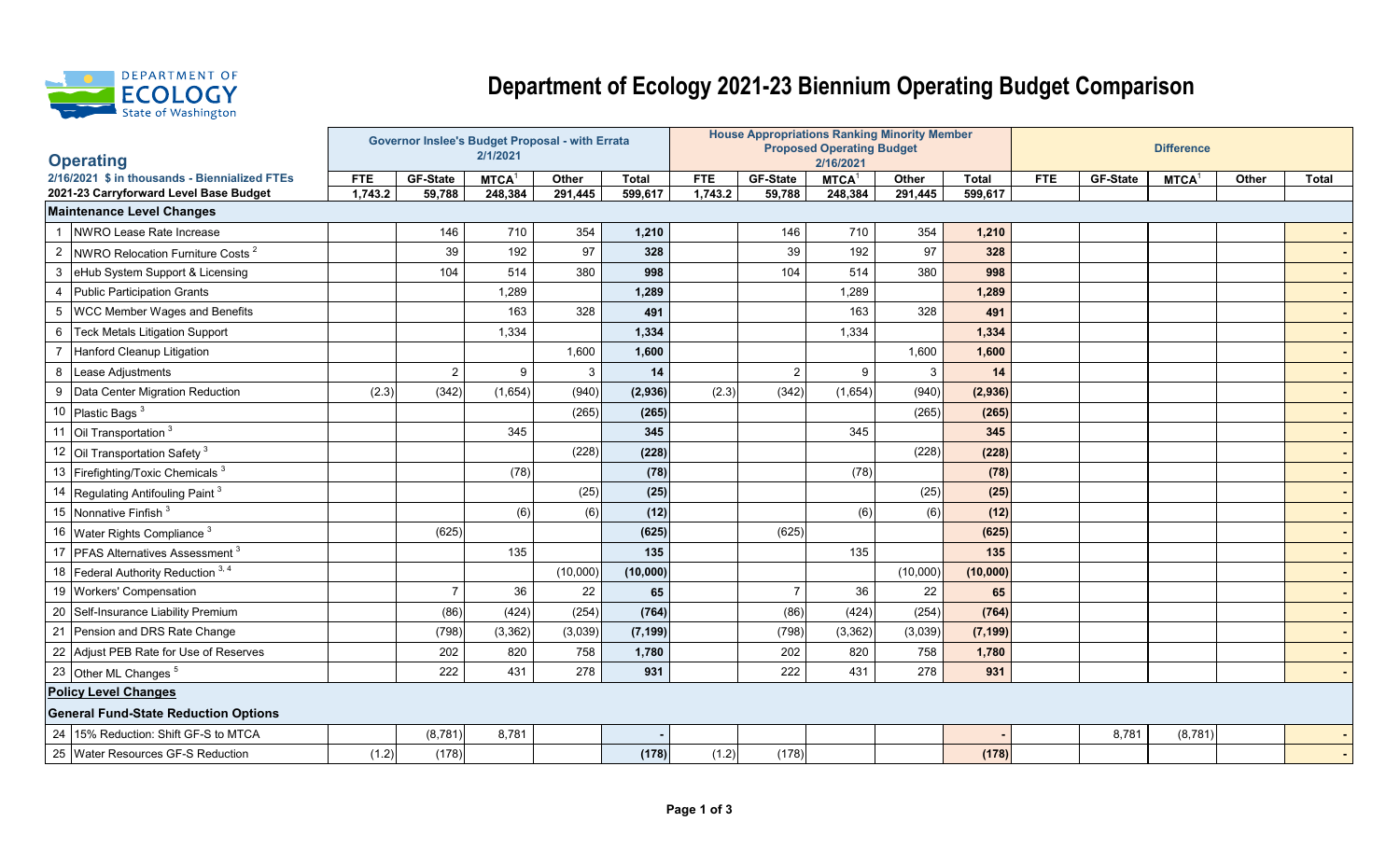## **Department of Ecology 2021-23 Biennium Operating Budget Comparison**

| <b>Operating</b> |                                                       |            |                 | <b>Governor Inslee's Budget Proposal - with Errata</b><br>2/1/2021 |         |              |       | <b>House Appropriations Ranking Minority Member</b> | <b>Proposed Operating Budget</b><br>2/16/2021 |       |              | <b>Difference</b> |          |             |          |              |
|------------------|-------------------------------------------------------|------------|-----------------|--------------------------------------------------------------------|---------|--------------|-------|-----------------------------------------------------|-----------------------------------------------|-------|--------------|-------------------|----------|-------------|----------|--------------|
|                  | 2/16/2021 \$ in thousands - Biennialized FTEs         | <b>FTE</b> | <b>GF-State</b> | <b>MTCA</b>                                                        | Other   | <b>Total</b> | FTE.  | <b>GF-State</b>                                     | MTCA <sup>1</sup>                             | Other | <b>Total</b> | <b>FTE</b>        | GF-State | <b>MTCA</b> | Other    | <b>Total</b> |
|                  | <b>Reduce and Prepare for Climate Impacts</b>         |            |                 |                                                                    |         |              |       |                                                     |                                               |       |              |                   |          |             |          |              |
|                  | 26 Clean Air Rule                                     |            |                 |                                                                    |         |              |       | (4, 734)                                            |                                               |       | (4, 734)     |                   | (4, 734) |             |          | (4, 734)     |
|                  | 27   Implementing GHG Limits Program                  | 0.9        |                 | 243                                                                |         | 243          |       |                                                     |                                               |       |              | (0.9)             |          | (243)       |          | (243)        |
| 28               | Climate Commitment Act <sup>6</sup>                   | 34.6       |                 | 10,581                                                             | 3,109   | 13,690       |       |                                                     |                                               |       |              | (34.6)            |          | (10, 581)   | (3, 109) | (13,690)     |
|                  | 29 Clean Transportation Fuel Standards                | 8.3        | 2,478           |                                                                    | 373     | 2,851        |       |                                                     |                                               |       |              | (8.3)             | (2, 478) |             | (373)    | (2, 851)     |
|                  | <b>Prevent and Reduce Toxic Threats and Pollution</b> |            |                 |                                                                    |         |              |       |                                                     |                                               |       |              |                   |          |             |          |              |
|                  | 30 Safer Products for Washington                      | 3.6        |                 | 1,554                                                              |         | 1,554        |       |                                                     |                                               |       |              | (3.6)             |          | (1, 554)    |          | (1, 554)     |
| 31               | Preventing Federal Nonattainment                      | 1.7        |                 | 2,062                                                              |         | 2,062        |       |                                                     |                                               |       |              | (1.7)             |          | (2,062)     |          | (2,062)      |
|                  | 32 Expand Product Testing                             | 7.5        |                 | 2,305                                                              |         | 2,305        |       |                                                     |                                               |       |              | (7.5)             |          | (2,305)     |          | (2, 305)     |
|                  | 33 Sustainable Recycling                              | 0.6        |                 |                                                                    | 620     | 620          |       |                                                     |                                               |       |              | (0.6)             |          |             | (620)    | (620)        |
| 34               | Antifouling Paint Technical Review                    | 1.5        |                 |                                                                    | 377     | 377          |       |                                                     |                                               |       |              | (1.5)             |          |             | (377)    | (377)        |
| 35               | Local Solid Waste Assistance                          |            |                 | 10,000                                                             |         | 10,000       |       |                                                     | 10,000                                        |       | 10,000       |                   |          |             |          |              |
|                  | 36 Biosolids Permitting Efficiencies                  | 1.2        |                 |                                                                    | 268     | 268          | $1.2$ |                                                     |                                               | 268   | 268          |                   |          |             |          |              |
|                  | 37 Hanford SEPA Evaluation Support                    | $1.2$      |                 |                                                                    | 268     | 268          |       |                                                     |                                               |       |              | (1.2)             |          |             | (268)    | (268)        |
| 38               | Hanford Unauthorized Unit Closures                    | $1.2$      |                 |                                                                    | 338     | 338          |       |                                                     |                                               |       |              | (1.2)             |          |             | (338)    | (338)        |
| 39               | <b>Meeting Air Operating Permit Needs</b>             | 0.7        |                 |                                                                    | 218     | 218          |       |                                                     |                                               |       |              | (0.7)             |          |             | (218)    | (218)        |
|                  | 40 Shift to Voluntary Cleanup Account                 |            |                 | 68                                                                 | 344     | 412          |       |                                                     | 68                                            | 344   | 412          |                   |          |             |          |              |
|                  | 41 Enhanced Product Testing                           |            |                 | 398                                                                |         | 398          |       |                                                     |                                               |       |              |                   |          | (398)       |          | (398)        |
|                  | 42 Environmental Clean Up                             |            |                 |                                                                    |         |              |       |                                                     | 80,000                                        |       | 80,000       |                   |          | 80,000      |          | 80,000       |
|                  | <b>Protect and Manage Our State's Waters</b>          |            |                 |                                                                    |         |              |       |                                                     |                                               |       |              |                   |          |             |          |              |
|                  | 43 Aquaculture Section 401 Permitting                 | 2.9        |                 | 716                                                                |         | 716          | 2.9   |                                                     | 716                                           |       | 716          |                   |          |             |          |              |
| 44               | Federal Waters of the U.S. Rollback 6                 | 2.9        |                 | 642                                                                |         | 642          |       |                                                     |                                               |       |              | (2.9)             |          | (642)       |          | (642)        |
| 45               | <b>Water Right Adjudications</b>                      | 2.3        | 1,250           |                                                                    |         | 1,250        |       |                                                     |                                               |       |              | (2.3)             | (1,250)  |             |          | (1, 250)     |
| 46               | Increase Water Cleanup Plans                          | 9.8        |                 | 3,897                                                              |         | 3,897        |       |                                                     |                                               |       |              | (9.8)             |          | (3,897)     |          | (3,897)      |
|                  | 47 Floodplain Management Grants                       |            |                 |                                                                    | 1,529   | 1,529        |       |                                                     |                                               | 1,529 | 1,529        |                   |          |             |          |              |
|                  | 48 Equipment Cache Grant Delay                        |            |                 | 242                                                                |         | 242          |       |                                                     |                                               |       |              |                   |          | (242)       |          | (242)        |
|                  | 49 OpCert Program Fund Shift <sup>7</sup>             |            |                 |                                                                    |         |              |       |                                                     |                                               |       |              |                   |          |             |          |              |
|                  | 50 Move Aquatic Grants to Capital 8                   | (2.4)      |                 |                                                                    | (2,034) | (2,034)      |       |                                                     |                                               |       |              | 2.4               |          |             | 2,034    | 2,034        |
|                  | 51 WCMAC Operating Shift <sup>9</sup>                 |            |                 |                                                                    | 150     | 150          |       |                                                     |                                               |       |              |                   |          |             | (150)    | (150)        |
| <b>Other</b>     |                                                       |            |                 |                                                                    |         |              |       |                                                     |                                               |       |              |                   |          |             |          |              |
|                  | 52 Advancing EJ and Title VI Compliance               | $1.2$      |                 | 328                                                                |         | 328          |       |                                                     |                                               |       |              | (1.2)             |          | (328)       |          | (328)        |
|                  | 53 State Public Employee Benefits Rate                |            | (12)            | (49)                                                               | (47)    | (108)        |       |                                                     |                                               |       |              |                   | 12       | 49          | 47       | 108          |
|                  |                                                       |            |                 |                                                                    |         |              |       |                                                     |                                               |       |              |                   |          |             |          |              |